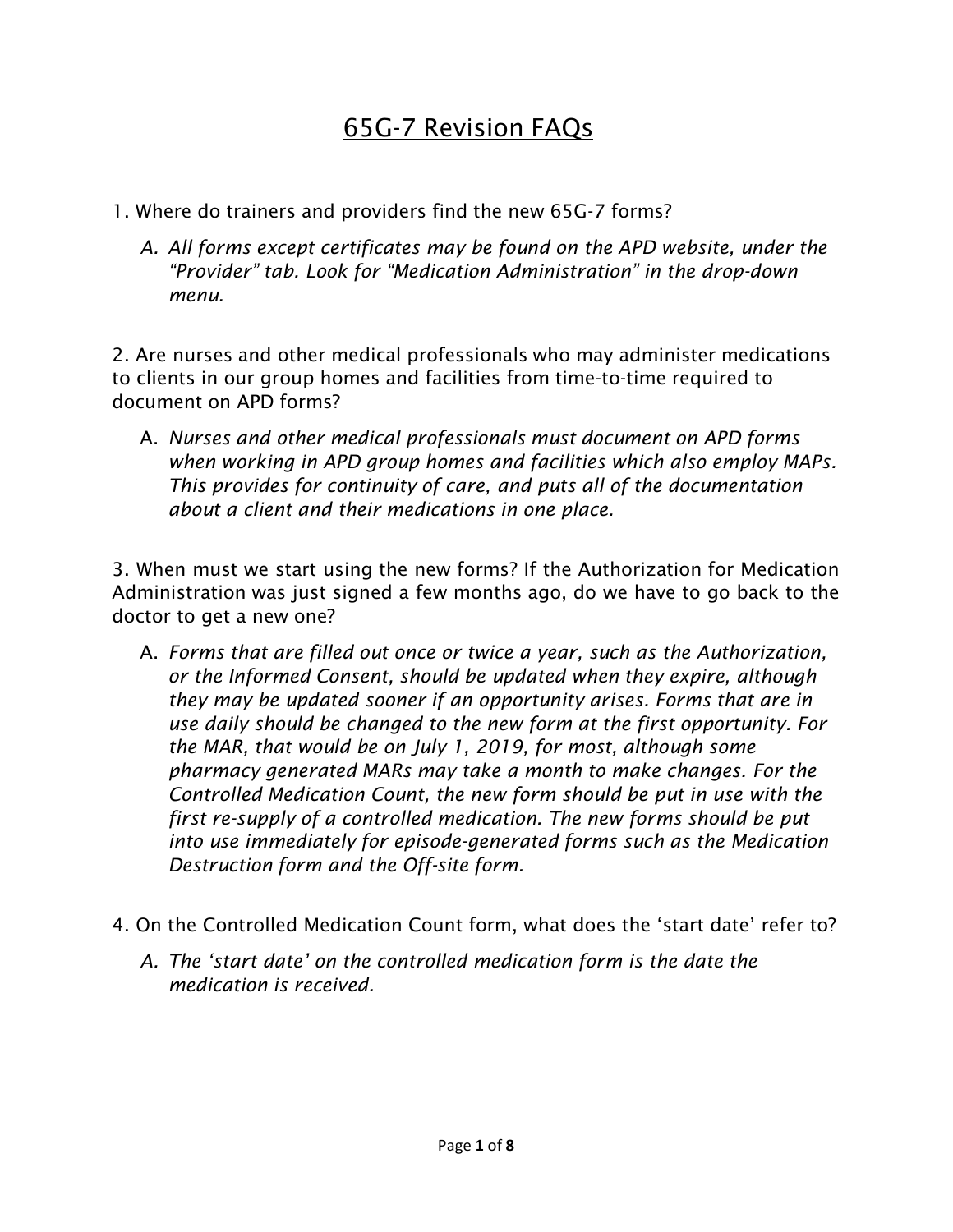5. We are having difficulty understanding how to use the Controlled Medication Count form. Where can we find some guidance?

*A. There are instructions available for the controlled medication count form. Please ask your Regional MCM for assistance.*

6. Under the new Rule, must ALL staff take Medication Administration Training and become Medication Assistance Providers (MAPs)?

A. *No – if a staff person doesn't give or supervise the self-administration of medications, they don't have to be a MAP. They do not have to be a MAP to take a client to the doctor, or to assist a client to contact the pharmacy or pick up a refill.*

7. On the Basic Medication Administration Validation Certificate what is the difference between the "Primary Route Validation Date" and the "Validation Effective Date?"

A. *The "Primary Route Validation Date" is the date that the MAP is validated on their Primary Route when the Validation Certificate is filled out. This will change from year-to-year, but must be no more than 60 days after the MAP successfully completes the MAP annual update. It also must be no more than 60 days before the Validation Effective Date. The Primary Route Validation Date is also written in the grid below, where the Validation Trainer initials the MAP's validation of the Primary Route.*

*The "Validation Effective Date" is the date the MAP was first validated on a primary route (or the date they first established a Validation Effective Date). The MAP must revalidate their primary route on or before this month/day each year. Once established, the Validation Effective Date does not change (unless the MAP lets their validation lapse and must be re-trained).*

8. When does the validation expire? Must the MAP re-validate by the day before the Validation Effective Date?

A. *No. The MAP must re-validate on or before the Validation Date – but not more than 60 days before. Rule 65G-7.004(6) states "The validation for the primary route of medication administration expires annually on the anniversary date …"*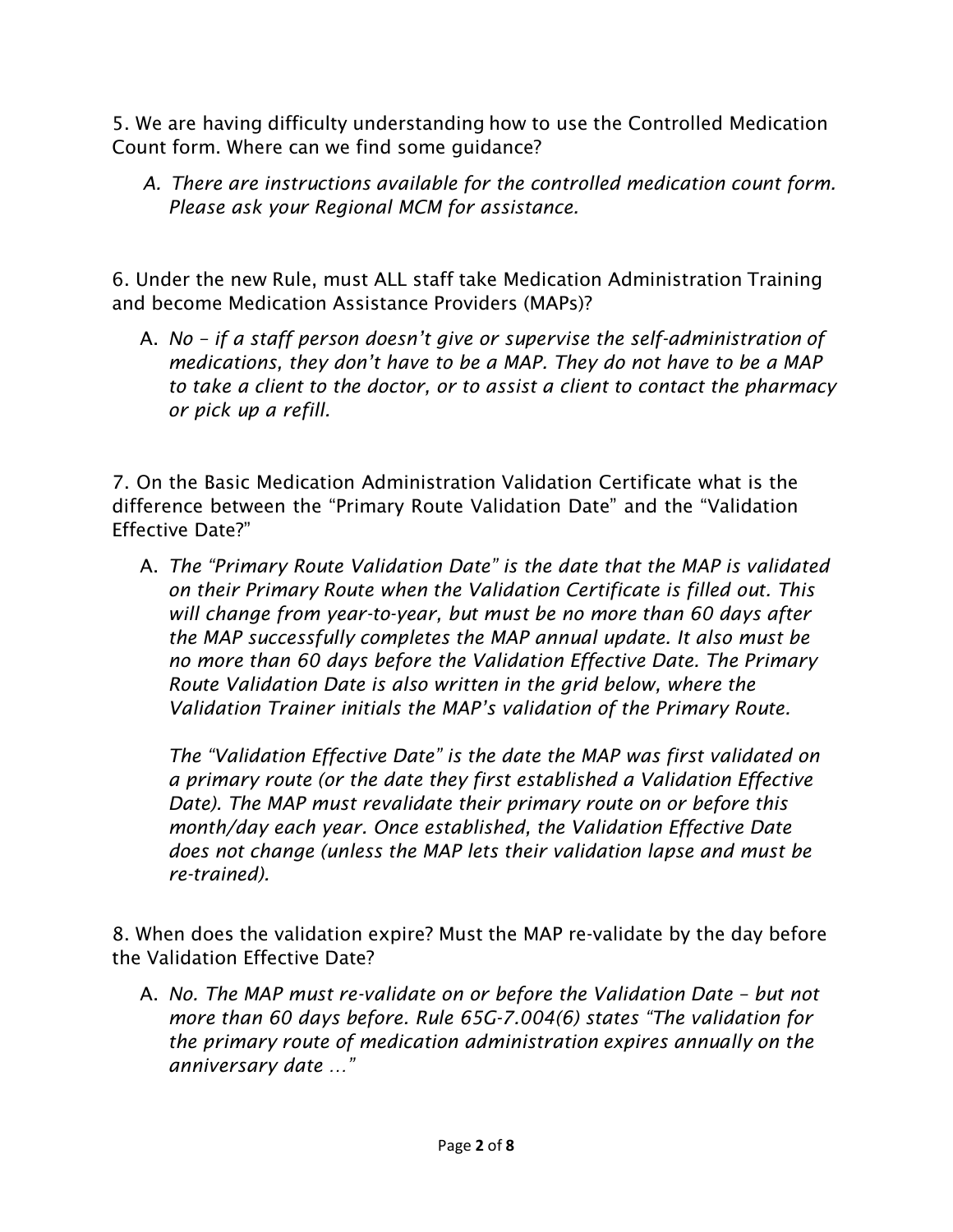9. I heard that the new Rule requires everyone to use the APD MAR. We want to keep using the pharmacy-provided MAR we currently use. Is this ok?

A. *Yes, you may use any alternative MAR that meets the requirements listed in 65g-7.008(1)(a-n). This includes any electronic MAR that meets these requirements.*

10. Does the Basic Medication Administration Training Course need to be taken all in one day? We would like to offer it on 2 or 3 different days, so that our staff could also work those days. It would also give them time to study.

- A. *You may break the Training Course into however many segments you wish, as long it is at least 6 hours in length, as called for in statute. Exams must be completed within 3 days of the end of class, including any re-takes.*
- 11. Does the new Rule allow MAPs to test for blood sugar levels?
	- *A. Yes, it does, as long as the test is not associated with the amount of insulin to administer, or the decision to administer or withhold insulin administration.*

12. We have a client whose Authorization says she may self-administer her own insulin (not sliding scale) by injection each morning. She is able to inject herself, but she is not able to reliably draw up the correct amount of insulin. May the MAP draw up the insulin for her? If not, what can we do?

A. *No – the MAP may not draw up the insulin. Ask the pharmacy to prepare the syringes for you, or ask the doctor if there is another kind of dispenser that your client would be able to use, such as a pen with the ability to dial in the correct dose, or with the correct dose already set.*

13. We have a client who has a rectal gel (Diastat) ordered as needed for seizures. No one at our group home has a medication by the rectal route, so none of the MAPs are validated for rectal medication administration. What do we do if he has a seizure?

A. *Give the rectal gel for seizures. 65G-7.005(7)(e) states that a MAP shall not "administer medications or supervise the self-administration of medication routes for which the MAP has not been validated*, *with the exception of a rectal gel prescribed for seizures and administered in an emer ge ncy sit uatio n. "*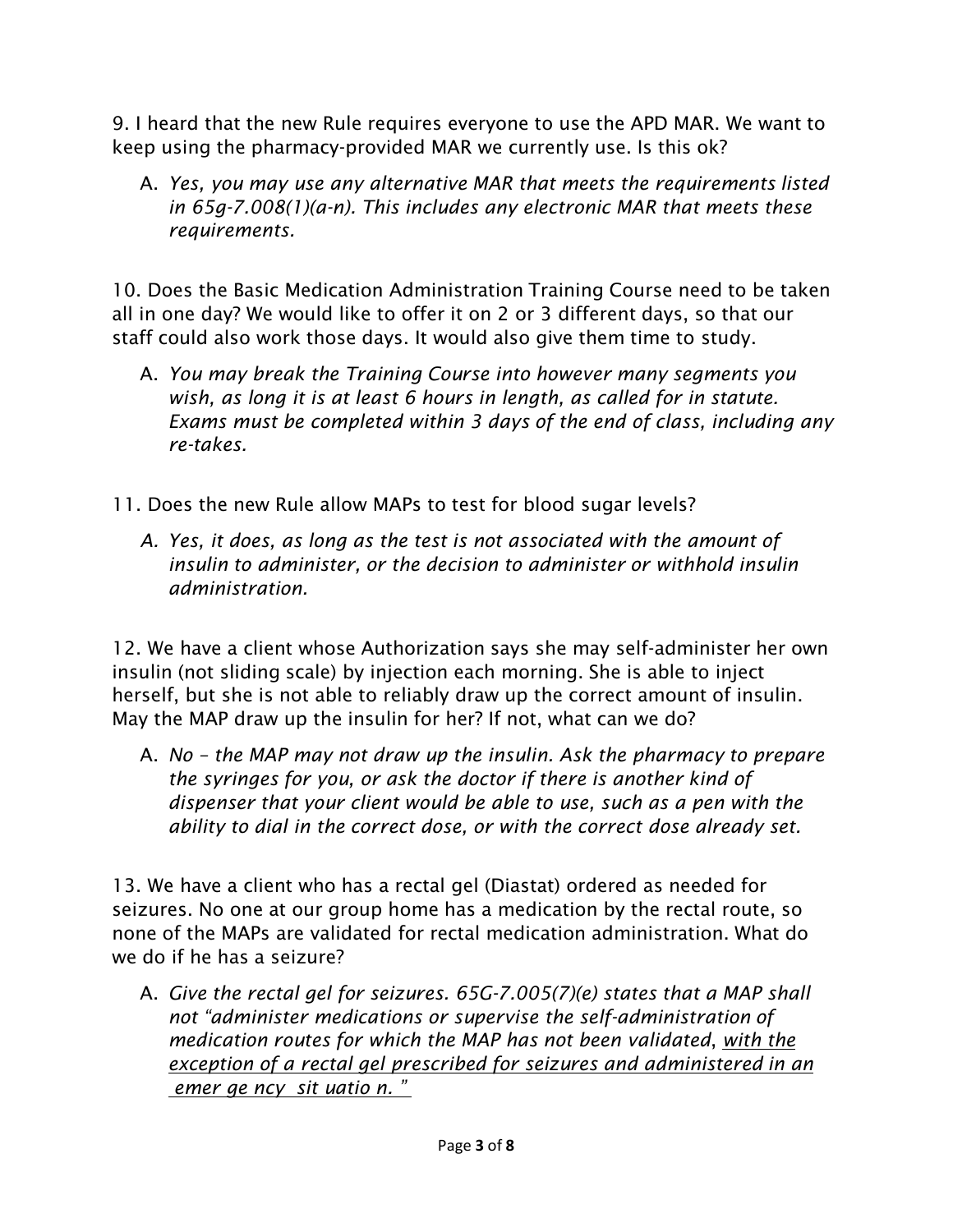14. What about epi-pens? Can our MAPs and unlicensed staff use one on a client who has it prescribed for an allergic reaction?

*A. Yes. Ideally, staff should be trained on how to use the epi-pen, and they may use it in an emergency situation per 65G-7.005(7)(f).*

15. Does an unlicensed staff person need to be a MAP to get a Temporary Validation from a healthcare provider? The healthcare provider might not know whether the person was a MAP or not.

A. *Yes. If a person who was not a MAP received a Temporary Validation from a healthcare provider, it would not be valid. It doesn't really matter if the healthcare provider doesn't know whether a person is a MAP or not, because the person knows, as does their supervisor.*

16. We want to put Ensure (given by mouth) and thickeners on the MAR as a reminder to give or use them, but they are not medications. Is this permitted?

A. *Yes, you may put these on the MAR. You may also put treatment reminders on the MAR if you wish (use C-Pap with all sleep, remind to do back exercises after breakfast, etc.). None of these things are medications, so if they are not signed off, it is not a medication error. This documentation could be used to show compliance with orders, or lack of compliance, however. It is a good idea to use a separate MAR sheet for 'non-medication' reminders.*

17. We have not had tube feeding on the MAR before. With the rule revision, is it now required?

A. *Yes. Prescribed Enteral Formula Administration must now be documented on the MAR, along with prescribed flushes.*

18. Do MAPs that have been validated annually on otic, transdermal, and topical routes have to be validated on these routes by simulation to ensure that they don't ever expire (unless they lose their primary validation)?

A. *No. They should show their last Validation Certificate to the Validation Trainer who is validating them for their primary route. The trainer may use the date they were last validated for those routes. MAPs should keep all prior Validation Certificates in case they are needed. The trainer does not have to initial in the spot for initials – they may write 'brought forward' if they wish*.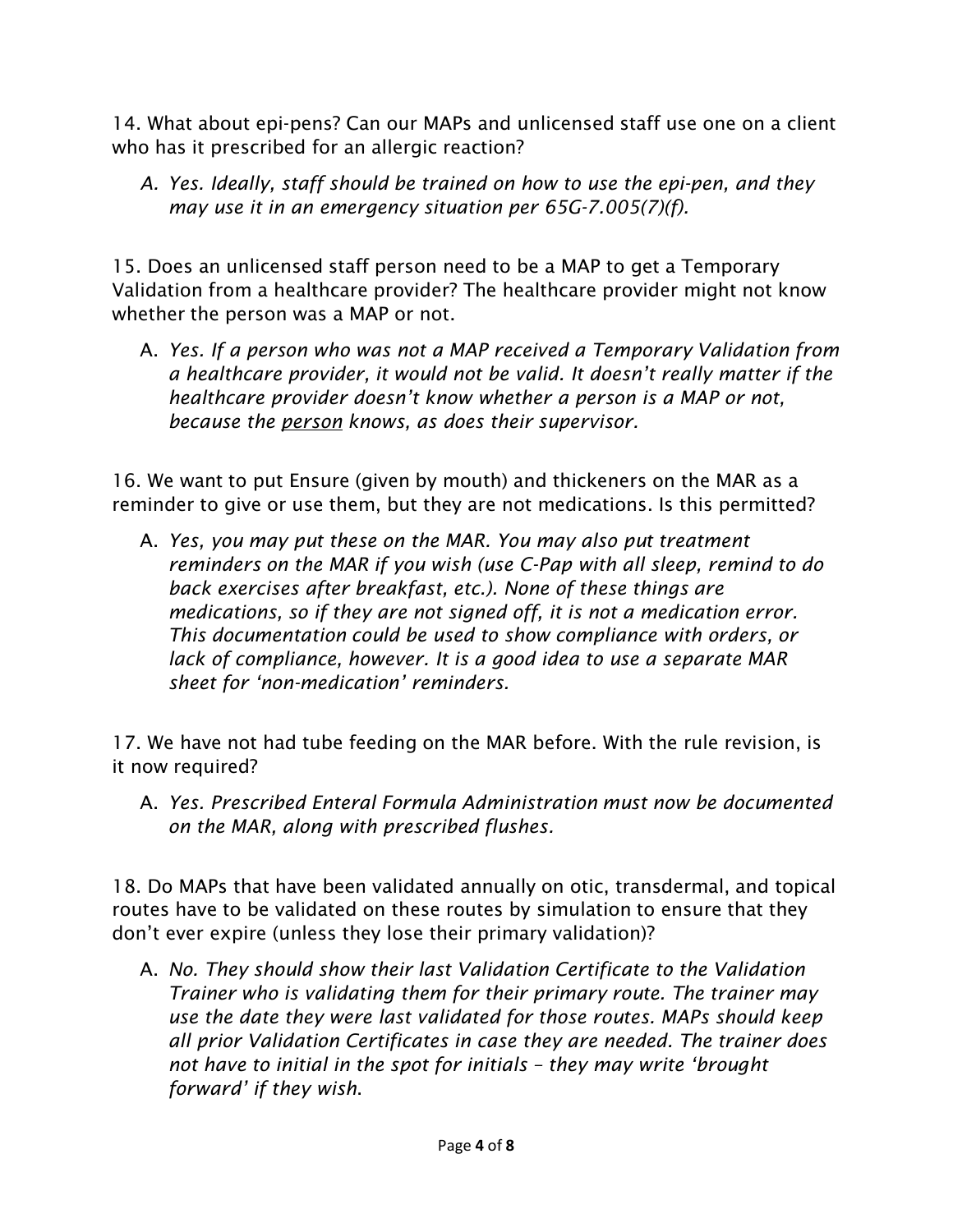19. Last year a MAP validated on their Primary route (oral) 30 days prior to their Validation Effective Date. On the same day, they also validated for a secondary route (Ophthalmic). Since they did them both at the same time, will the Ophthalmic validation last through the Validation Effective Date as well?

*A. No. The ophthalmic route must be revalidated on or before the date it was validated the prior year. If it is not, the MAP may not give medications by that route until revalidated. Only the Primary route expires on the same date each year.*

20. I got confused and didn't get my Primary route revalidated before it expired. I had just gotten validated for Inhaled and Rectal routes two weeks before my Primary route expired, because we have a client that now needs those routes. It is ok if I keep on giving the Inhaled and Rectal medicines, isn't it?

*A. No. You may not give medication by ANY route, including Otic, Transdermal, and Topical until you successfully complete the Basic Medication Administration Training Class, and validate on your Primary route and any others you need again. Please be aware that this new validation for a Primary route changes your Validation Effective Date to the date of the new Primary route validation.*

21. What is the difference between a medication administration trainer and a validator (or validation trainer?). Can a trainer not be a validator, or a validator not be a trainer?

*A. A medication administration trainer may train the 6-hour Basic Medication Administration Training course, the Prescribed Enteral Formula Administration Training course, and they may also validate MAPs. All medication administration trainers must be LPNs, RNs, or APRNs. A validation trainer may only validate MAPs. Validation trainers may be LPNs, RNs, APRNs, MDs, or DOs.*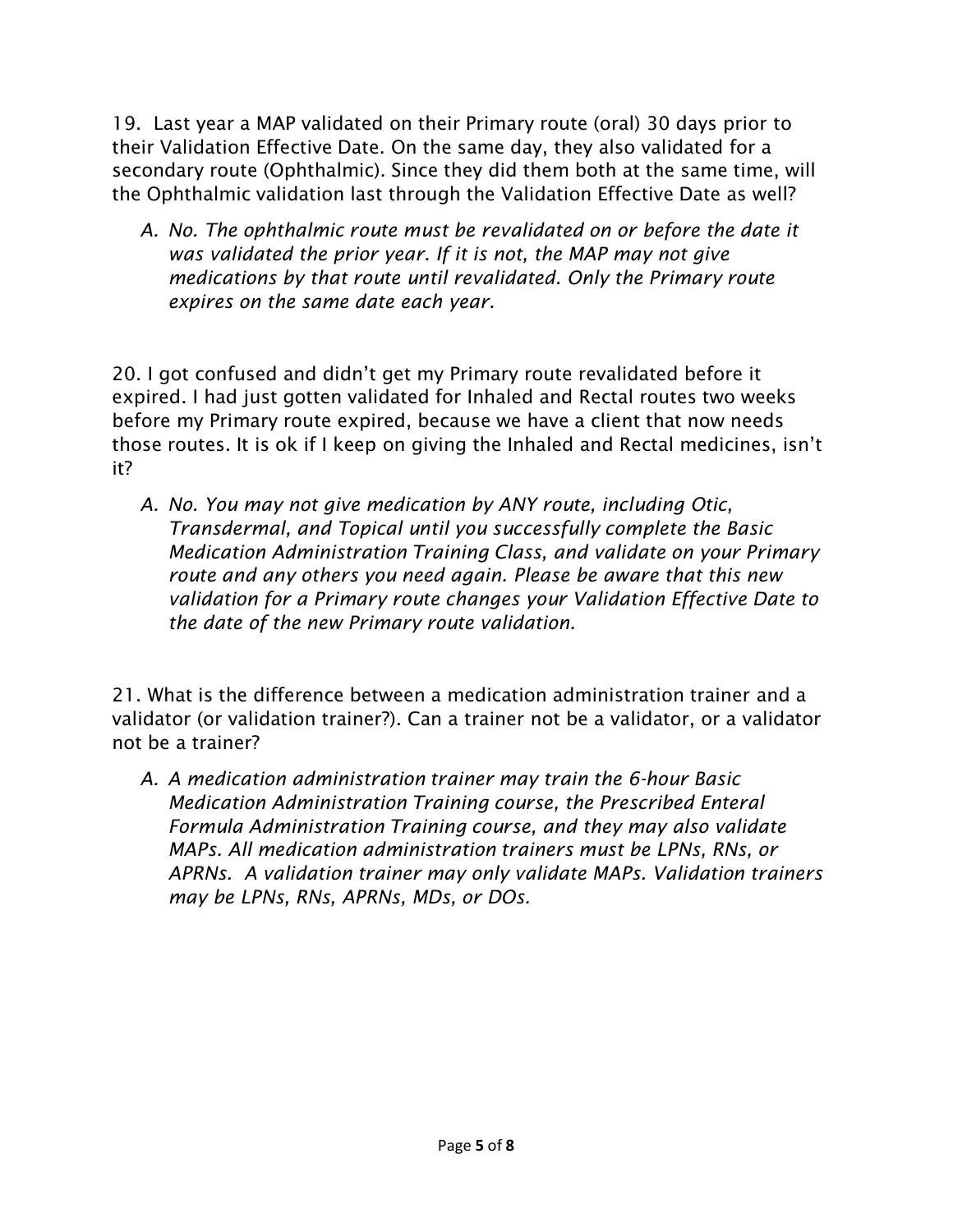22. How long does the student/MAP have to complete their validation for their Primary route after completing the Basic Medication Administration Training course?

- *A. The MAP has 180 days from the date of successful course completion to validate on their Primary route. If they do not validate on the Primary route within 180 days, they must take the Training course again before attempting validation.*
- 23. May MAPs do bolus or continuous tube feedings via gastric tubes?
	- *A. Yes, they may, once they are trained and validated for prescribed enteral formula administration (PEFA).*
- 24. Who may offer PEFA training?
	- *A. Any authorized Medication Administration Trainer may also offer the APD-provided Prescribed Enteral Formula Administration Training. Regional MCMs can provide a list of Trainers.*

25. Is a client that self-administers medication without supervision required to centrally store and count their controlled medications?

*A. No. They may keep them locked in a box with the rest of their medications in their room. For those clients who self-administer without supervision, but store meds in central storage, an option is to keep their meds (especially the controlled ones) in a box with a lock and key (or combination) that only the client has access to. When it is time for medications, give them the box. Help them with the key, if necessary. And then let them give their own meds. When they are done – they lock the box and give it back to a MAP who can put it back in central storage. The locked box is the 2<sup>nd</sup> lock of a double lock system, so these medications would not have to go with everyone else's controlled meds.*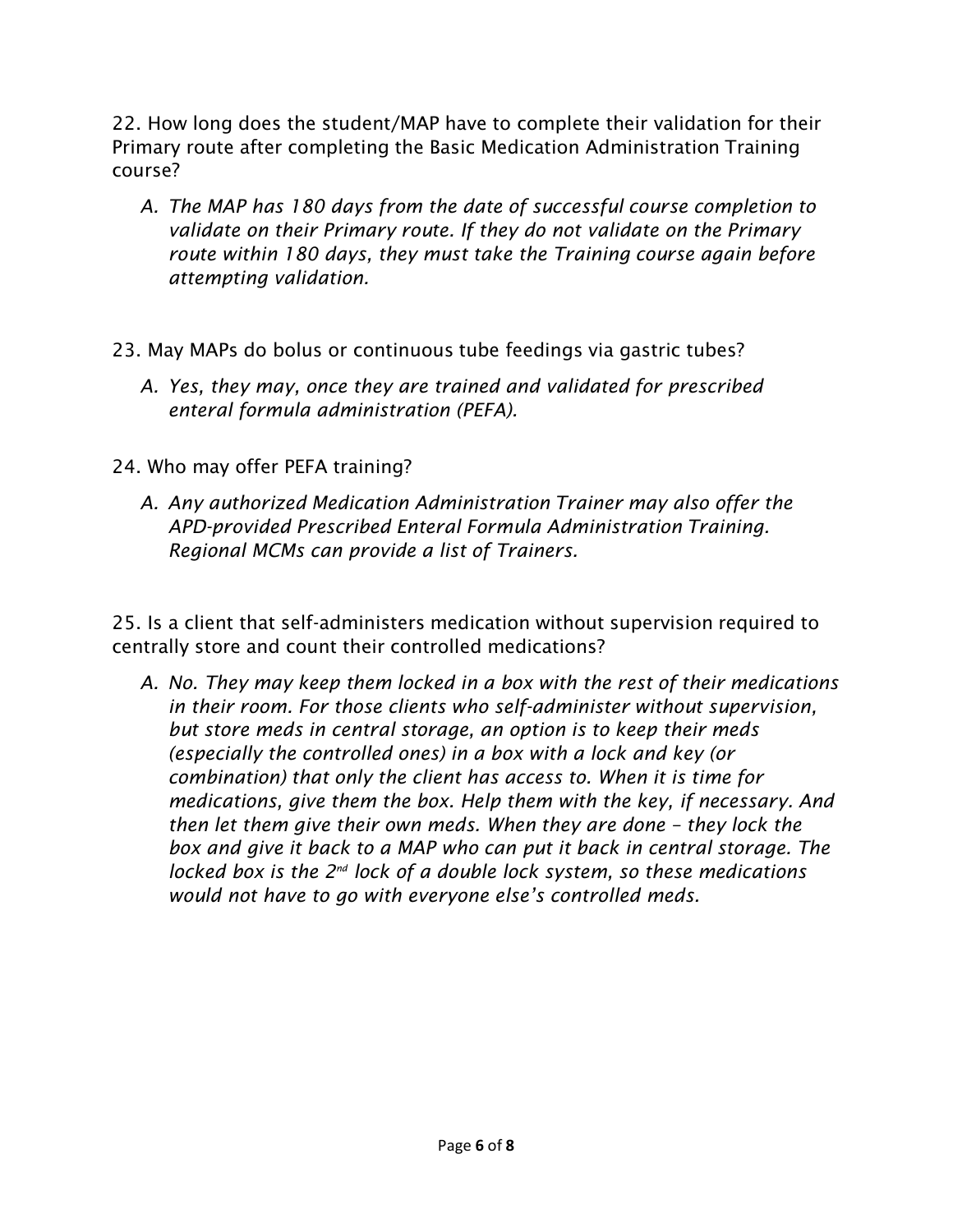26. Are MAPs required to take the annual update course on TRAIN FL or inperson with the Regional MCM in addition to revalidating their Primary route?

A. *Yes. They should not be allowed to revalidate if the Validation Trainer cannot verify that the annual update is complete. The MAP should bring their certificate for the update to show to the Validation Trainer. The MAP must complete their revalidation of their Primary route no later than 60 days after completing the Annual Update.*

*The annual update counts as 2 hours of the annual training requirement for direct service providers.*

27. There is no place on the Validation Certificate to show the date of the Annual Update.

A. *Correct – this was an oversight. The Validation Trainer should enter the date of the Annual Update from the MAP's certificate above the space for the date of the Medication Administration Class on the Validation certificate. The MAP must complete their revalidation of their Primary route no later than 60 days after completing the Annual Update.*

28. What forms are available as 'form-fillable?' Can we type in all parts of a form-fillable form?

A. *The Medication Error Report, Controlled Count Sheet, Off-Site Form, and MAR are available as form-fillable Word documents.*

*The Medication Error Report is completely form-fillable. The others vary in the amount that may be typed in beforehand. All fields that require a count of medication, initials or signature, or the description of an event (such as giving a PRN medication, or a missed medication on the MAR) must be filled in by hand.*

29. We have a client who has all of his medications administered to him, except for an inhaler that he self-administers without supervision as he needs it. Do we have to make an Off-Site form every time he leaves the premises with his inhaler?

*A. No. A medication that is self-administered without supervision and kept by the client is not documented on the MAR, an Off-Site form, or any other form. This is true whether the client self-administers all of his medications without supervision, or only one medication without supervision.*